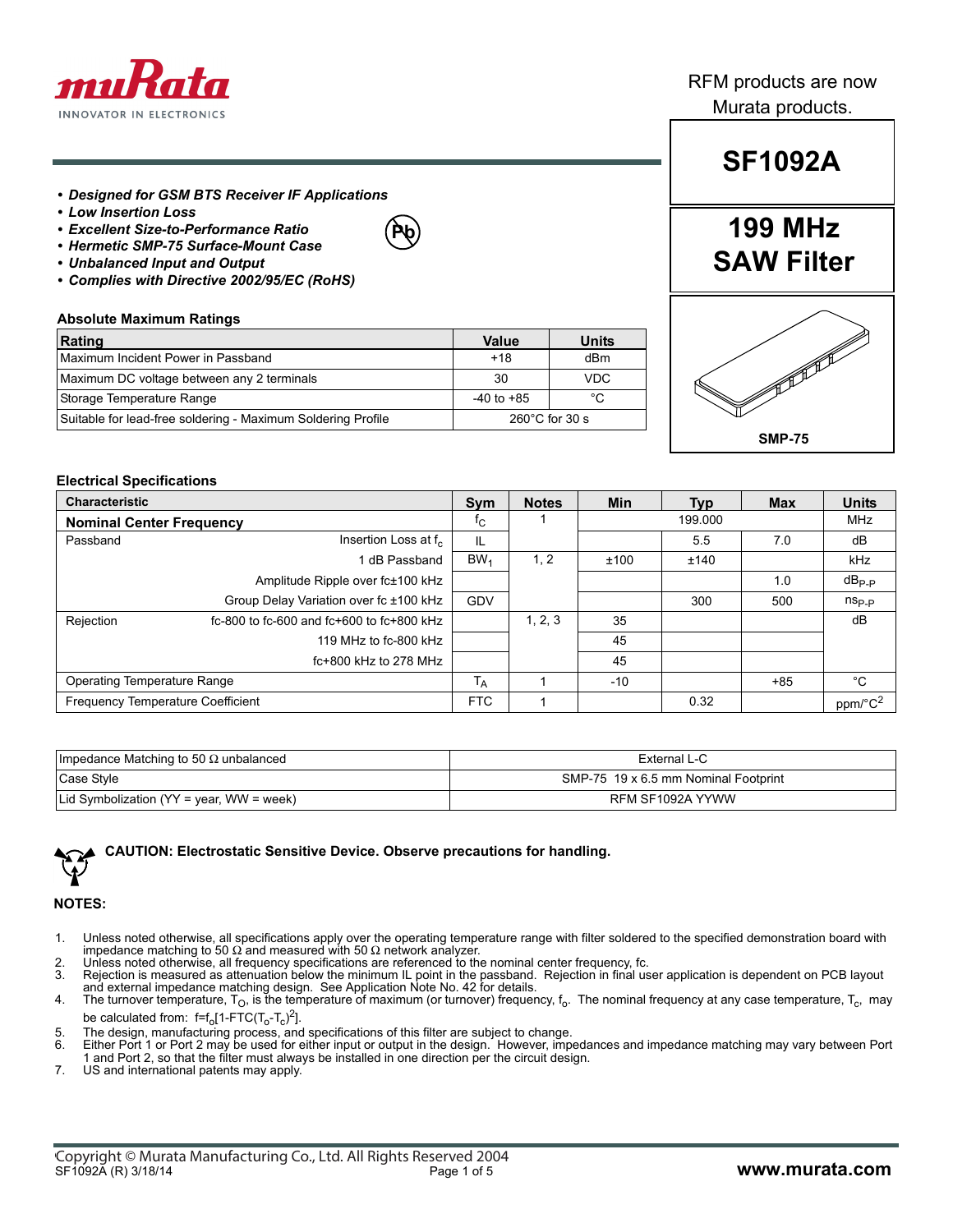

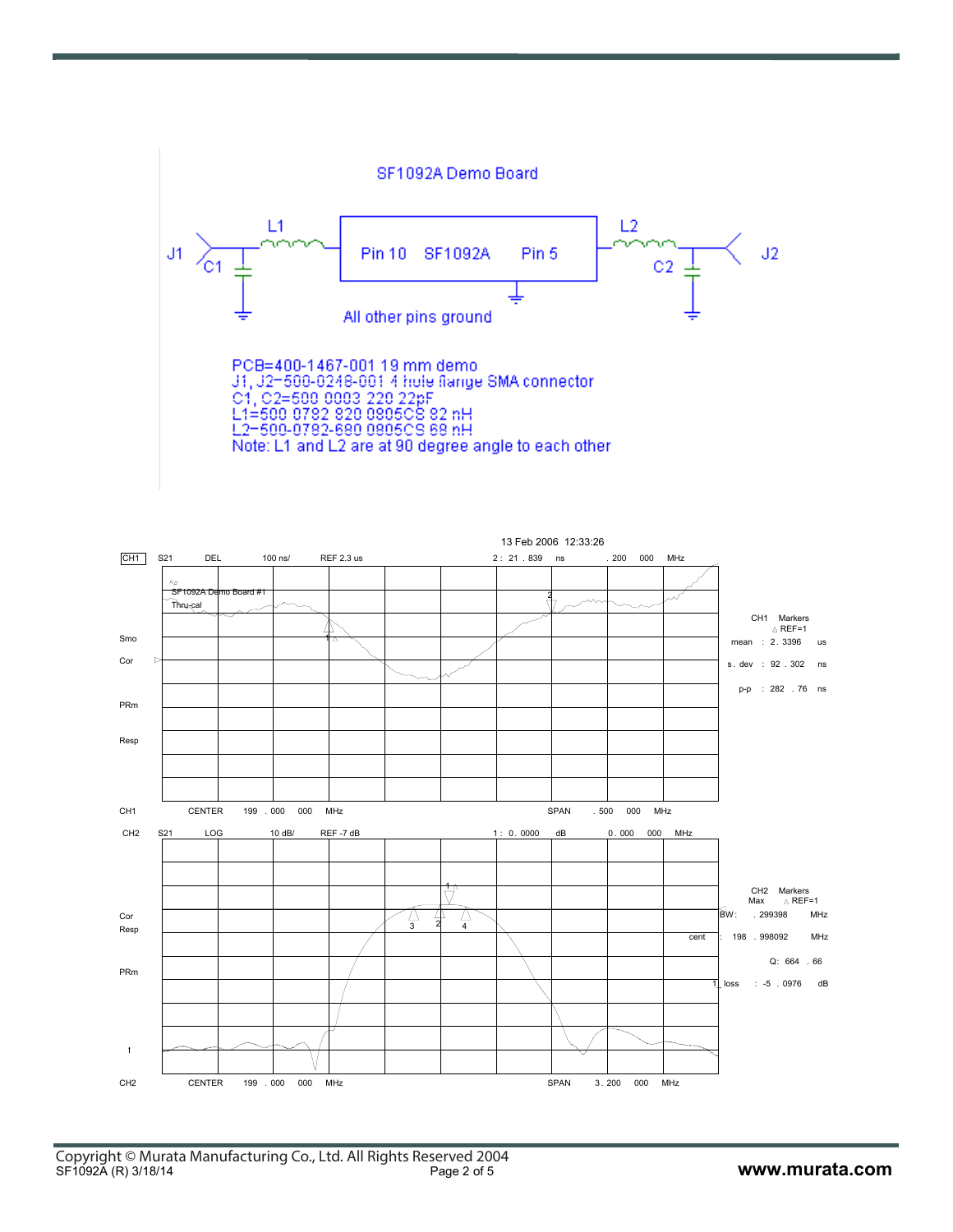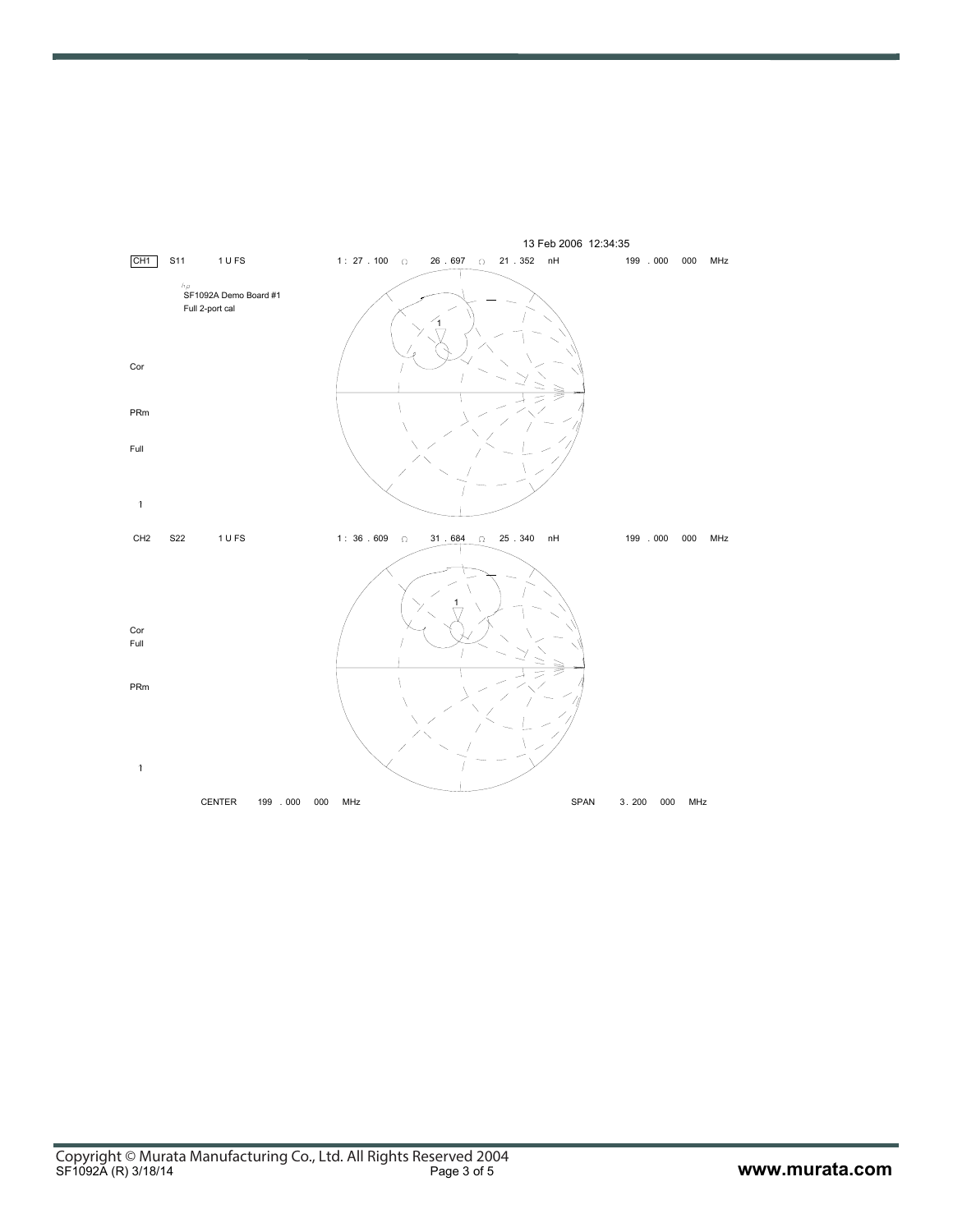# **SMP-75 Case**

## **10-Terminal Ceramic Surface-Mount Case 19 x 6.5 mm Nominal Footprint**



| <b>Case Dimensions</b> |       |            |            |               |            |            |
|------------------------|-------|------------|------------|---------------|------------|------------|
| <b>Dimension</b>       | mm    |            |            | <b>Inches</b> |            |            |
|                        | Min   | <b>Nom</b> | <b>Max</b> | Min           | <b>Nom</b> | <b>Max</b> |
| A                      | 18.80 | 19.00      | 19.30      | 0.740         | 0.748      | 0.760      |
| в                      | 6.30  | 6.50       | 6.80       | 0.248         | 0.256      | 0.268      |
| C                      |       | 1.75       | 2.00       |               | 0.069      | 0.079      |
| D                      |       | 2.29       |            |               | 0.090      |            |
| E                      |       | 1.02       |            |               | 0.040      |            |
| н                      |       | 1.0        |            |               | 0.039      |            |
| P                      |       | 1.905      |            |               | 0.075      |            |

| <b>Materials</b>          |                                                                                       |  |  |  |  |
|---------------------------|---------------------------------------------------------------------------------------|--|--|--|--|
| Solder Pad<br>Termination | Au plating 30 - 60 µinches (76.2-152 µm) over 80-200<br>uinches (203-508 µm) Ni.      |  |  |  |  |
| Lid                       | Fe-Ni-Co Alloy Electroless Nickel Plate (8-11% Phos-<br>phorus) 100-200 µinches Thick |  |  |  |  |
| Body                      | $Al_2O_3$ Ceramic                                                                     |  |  |  |  |
| Pb Free                   |                                                                                       |  |  |  |  |

| <b>Electrical Connections</b> |                               |                  |  |
|-------------------------------|-------------------------------|------------------|--|
|                               | <b>Connection</b>             | <b>Terminals</b> |  |
| Port 1                        | Input or Return               | 10               |  |
|                               | Return or Input               |                  |  |
| Port 2                        | Output or Return              | 5                |  |
|                               | Return or Output              | 6                |  |
|                               | Ground                        | All others       |  |
| <b>Single Ended Operation</b> |                               | Return is ground |  |
|                               | <b>Differential Operation</b> | Return is hot    |  |

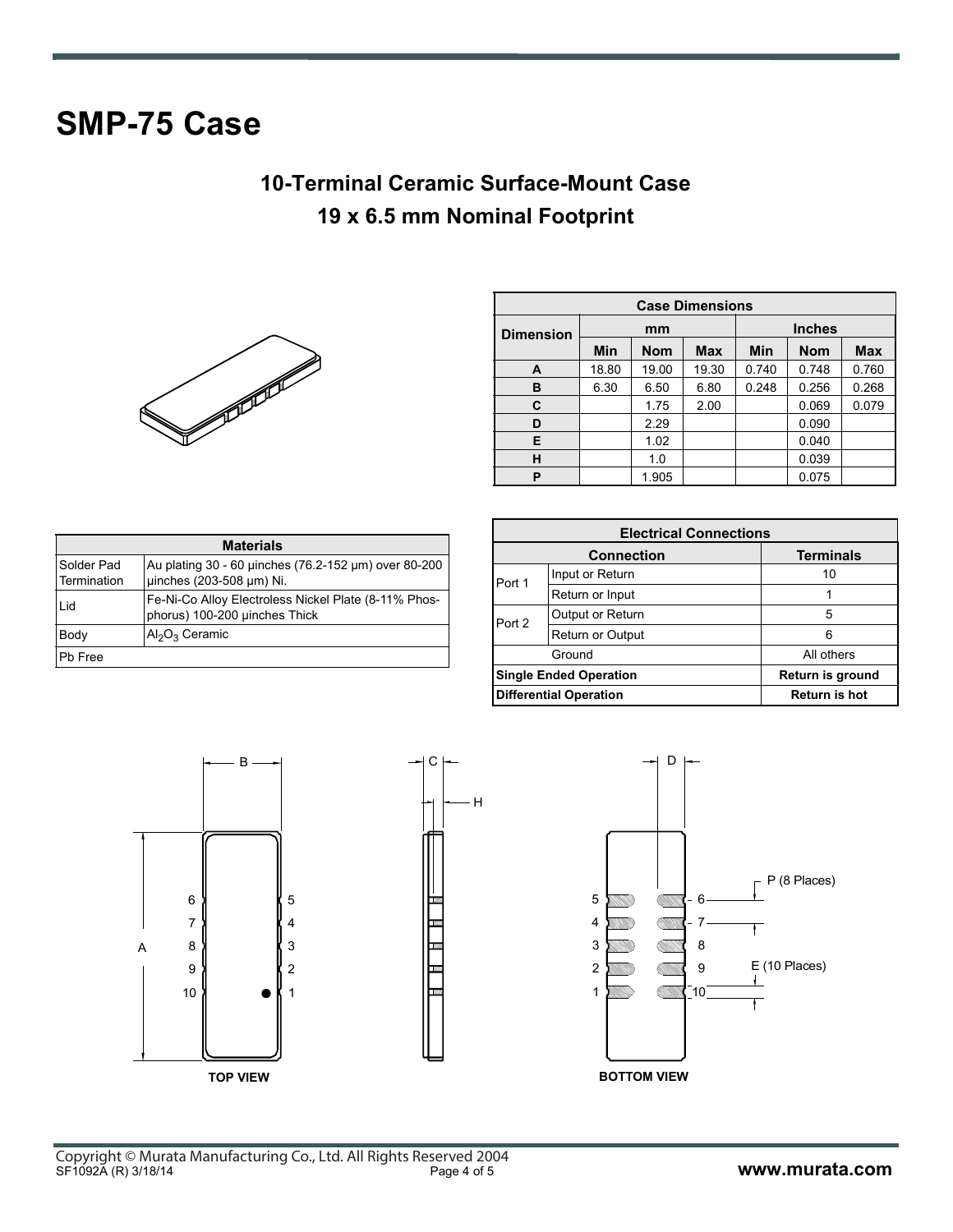### **SMP-75 Pad Layou**



imensions are in inche All pads have same dimension Vertical spacing between pads is 0.030

### **COMPONENT ORIENTATION AND DIMENSIONS**





| <b>Carrier Tape Dimensions</b> |                  |      |  |  |
|--------------------------------|------------------|------|--|--|
| Ao                             | $7.2 \text{ mm}$ | ±0.1 |  |  |
| Bo                             | 19.51 mm         | ±0.1 |  |  |
| Ko                             | $2.24$ mm        | ±0.1 |  |  |
| <b>Pitch</b>                   | 12.0 mm          | ±0.1 |  |  |
| w                              | 32.0 mm          | ±0.3 |  |  |